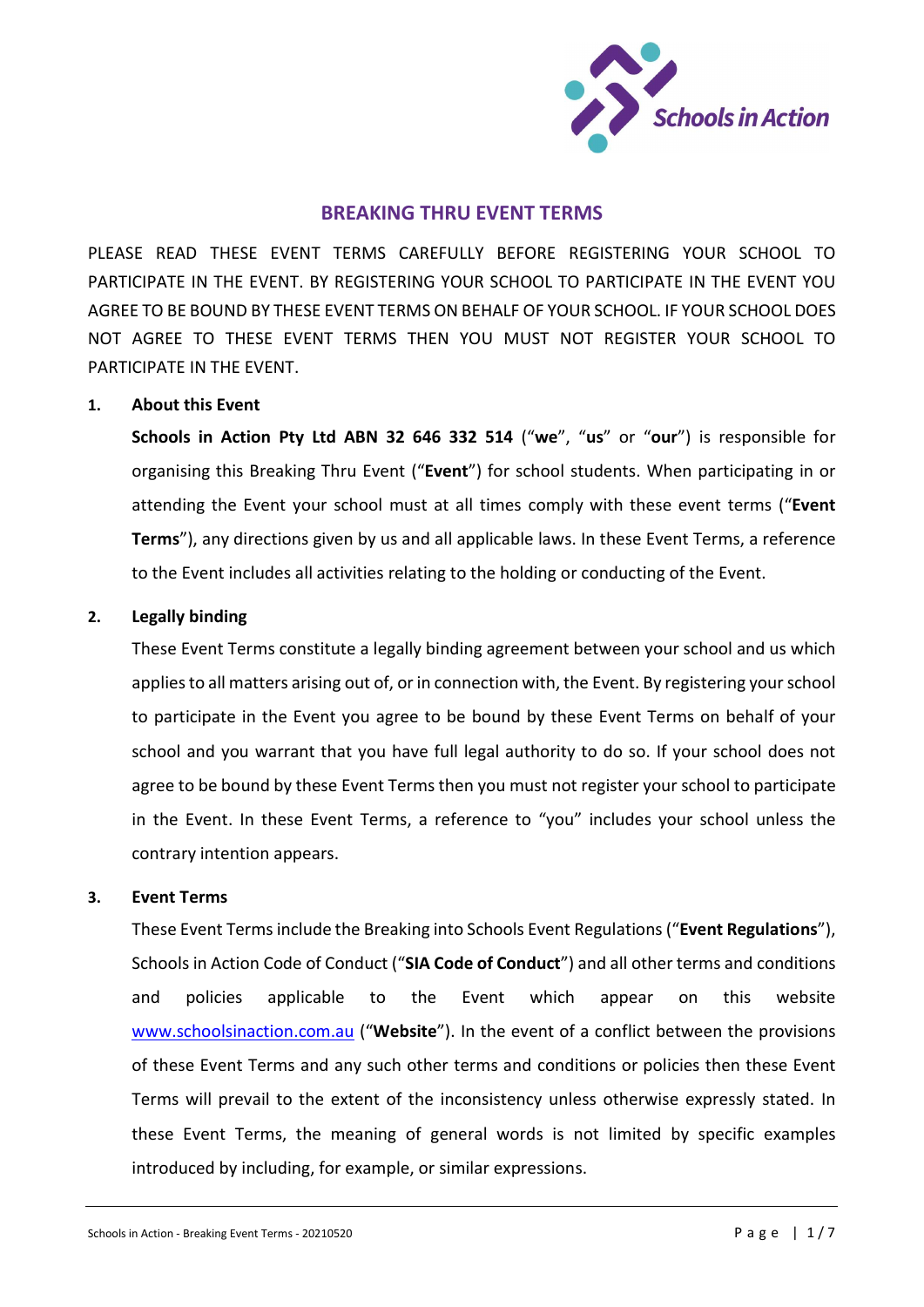# 4. Event Regulations and SIA Code of Conduct

You must at all times comply with and ensure that all of your students, teachers, officers, employees, contractors and agents participating in or attending the Event comply with the Event Regulations and SIA Code of Conduct.

## 5. Event registration

## Registration requirement

You must use the registration platform supplied by us to register to participate in the Event. You agree that all information that you provide to us for the purpose of registering to participate in the Event will be accurate, complete and current.

## Registration refusal

We reserve the right in our sole discretion to refuse to register you to participate in the Event for any reason including, without limitation, if you provide us with any information which is not accurate, complete and current.

## Registrant information

Whilst you remain registered to participate in the Event you agree to maintain the accuracy, completeness and currency of all information that you provide to us for the purposes of the Event. We are not responsible for any loss or damage that you suffer as a result of us relying upon any such information which is not accurate, complete and current.

## Registration cancellation

You may cancel your registration for the Event at any time by notifying us provided that you will not be entitled to a refund of any fees or charges paid for the Event unless otherwise expressly stated in the Event Regulations. We may cancel your registration to participate in the Event if you breach these Event Terms.

## 6. Event changes

We reserve the right in our sole discretion to make any changes to the Event that we determine to be necessary or appropriate for the purpose of holding or conducting the Event including, without limitation, changes to the timing and venue for holding or conducting the Event. We will provide you with notice of any changes to the Event as soon as reasonably practicable. We will not be responsible for any travel, accommodation or other costs that you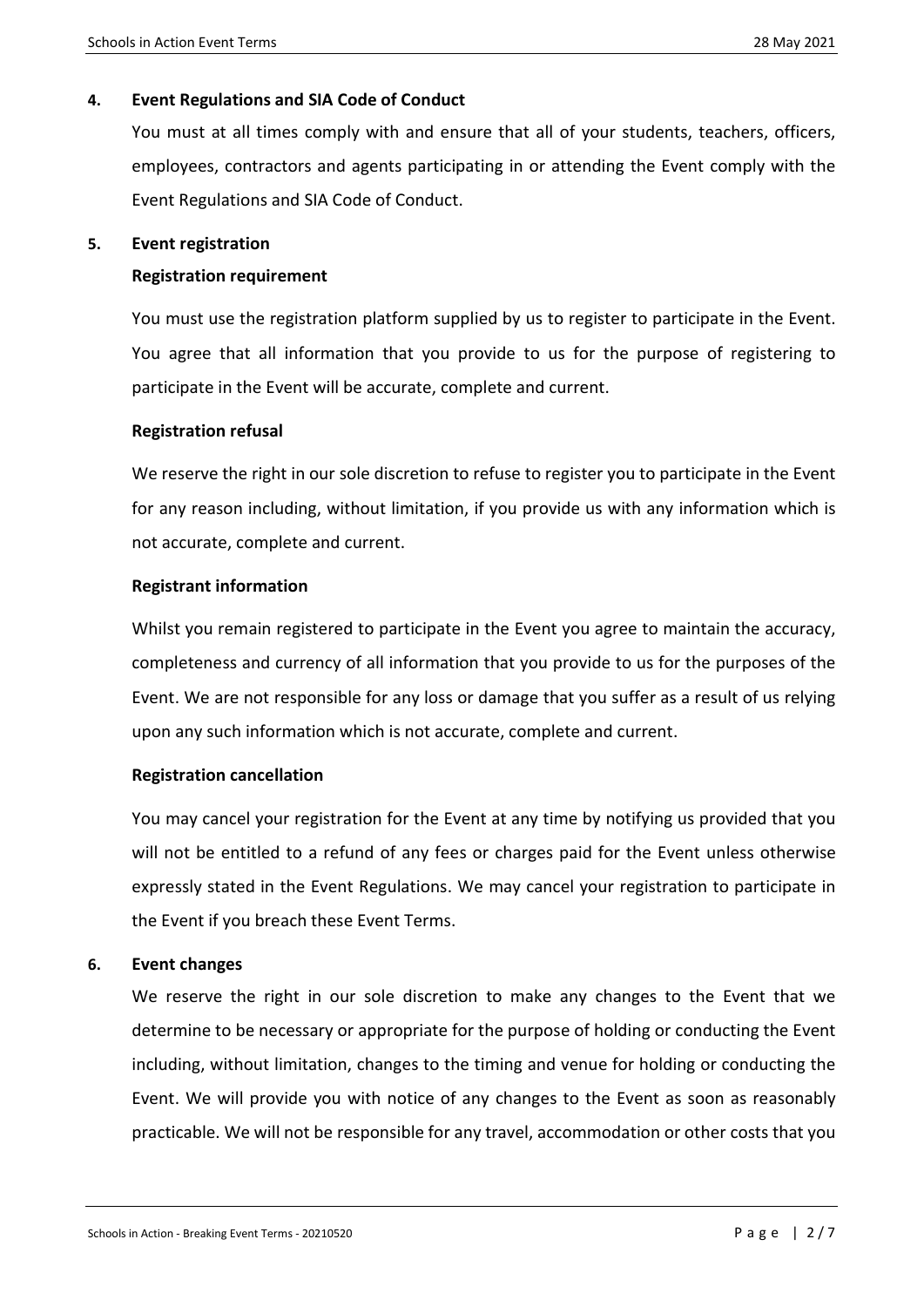or your students, teachers, officers, employees, contractors or agents incur as a result of any changes to the Event unless otherwise expressly stated in the Event Regulations.

## 7. Event participation and attendance

You are responsible for ensuring that all of your students, teachers, officers, employees, contractors and agents at all times comply with the Event Regulations and any direction given by us in relation to their participation in or attendance at the Event. We reserve the right in our sole discretion to refuse to allow any person to participate in or attend the Event where the person does not comply with the Event Regulations or any direction given by us in relation to their participation in or attendance at the Event.

## 8. Event cancellation

We reserve the right to cancel the Event by giving you a cancellation notice where: (i) we determine in our sole discretion that there will not be a sufficient number of students registered to participate in the Event; (ii) we are unable to hold or conduct the Event due circumstances beyond our reasonable control including, without limitation, acts of God, natural disasters, weather events, fires, epidemics, pandemics, third party supplier failure, acts or orders of government, acts of war, terrorism, embargoes, insurrection, strikes, labour disputes and riots or other acts of civil disorder; or (iii) we determine in our sole discretion that it is necessary to cancel the Event for any reason.

## 9. Event fees and charges

You agree to pay us all fees and charges that apply to the Event which are specified in the Event Regulations. All such fees and charges will be shown in Australian dollars and include any applicable goods and services tax unless otherwise specified. All fees and charges which you pay to us for the Event will be non-refundable unless otherwise stated in the Event Regulations.

## 10. Personal information handling

By providing us with personal information about your students, teachers, officers, employees, contractors or agents you warrant that you have: (i) obtained the person's consent to us collecting, holding, using and disclosing their personal information in accordance with our Event Regulations and **Privacy Policy**; and (ii) notified the person of the details required by all applicable privacy laws.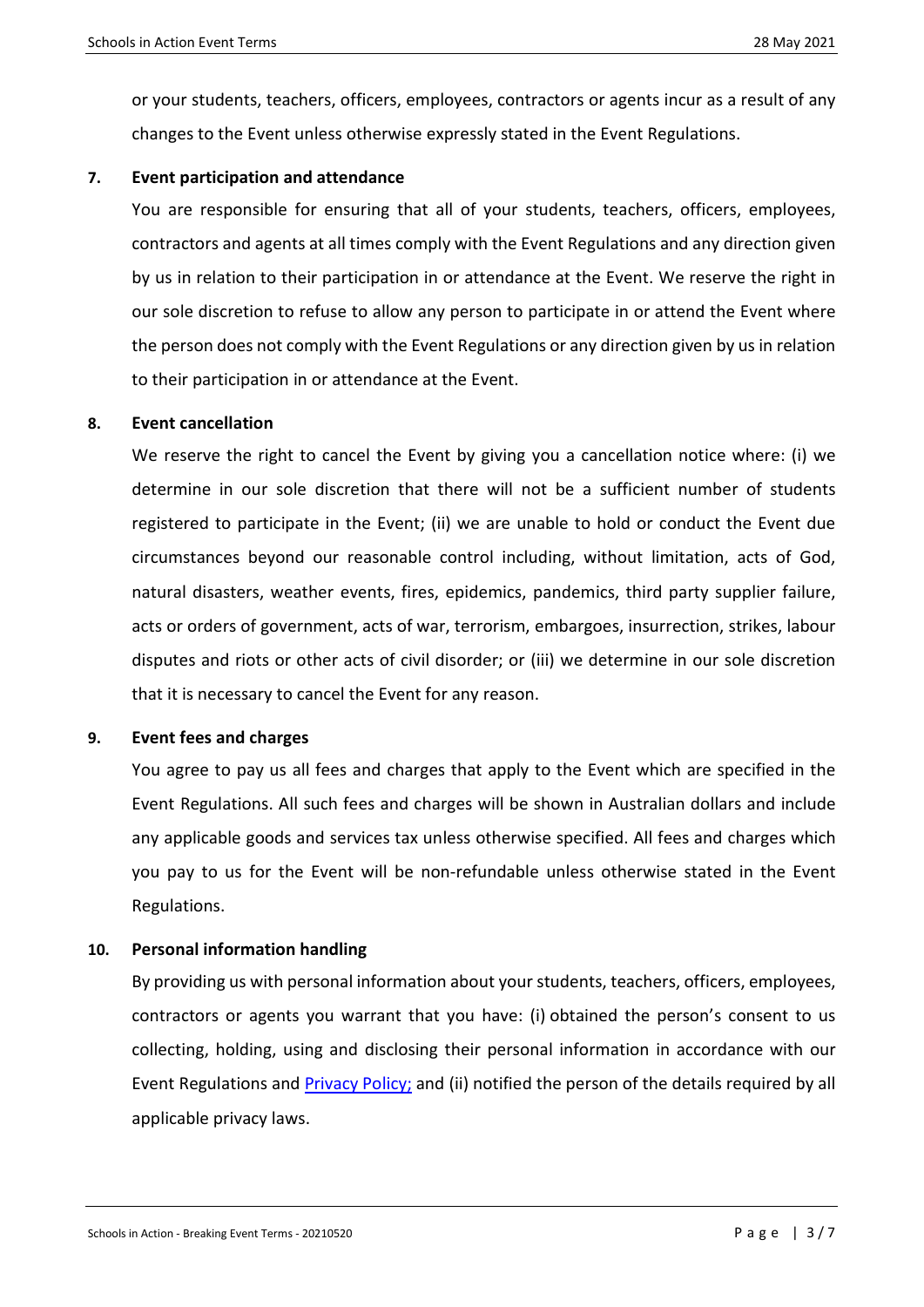### 11. Disclaimer

You agree that you and your students, teachers, officers, employees, contractors and agents participate in and attend the Event solely at your and their own risk respectively. To the fullest extent permitted by law, we are not responsible for any personal injury (including illness and death), property loss or damage or any other injury, loss or damage suffered by you or your students, teachers, officers, employees, contractors or agents participating in or attending the Event.

## 12. Insurance

You are responsible for ensuring that you and your students, teachers, officers, employees, contractors and agents are insured against risks arising out of, or in connection with, their participation in or attendance at the Event in accordance with any insurance requirements specified in the Event Regulations. You agree to promptly provide us upon request with evidence of such insurance.

## 13. Risk and liability waiver

You agree to obtain at least seven (7) days prior to the commencement of the Event a risk and liability waiver completed on behalf of each of your students, teachers, officers, employees, contractors and agents participating in or attending the Event in accordance with any risk and liability waiver requirements specified in the Event Regulations. You agree to promptly provide us upon request with a copy of each such completed risk and liability waiver.

## 14. Implied terms

To the fullest extent permitted by law, we expressly exclude any condition, representation or warranty which would otherwise be implied, whether by law or otherwise, in these Event Terms. Where any condition, warranty or representation is implied, whether by law or otherwise, in these Event Terms which cannot lawfully be excluded then our liability for any breach of such condition, warranty or representation will be limited at our option to supplying the services again, paying the cost of supplying the services again or otherwise to the fullest extent permitted by law.

## 15. Exclusion of liability

To the fullest extent permitted by law, we will not be liable to you for or in respect of any and all: (i) losses, damages, costs, charges, expenses or liabilities of any kind or nature whatsoever not directly, or naturally in the usual course of things, arising out of, or in connection with, a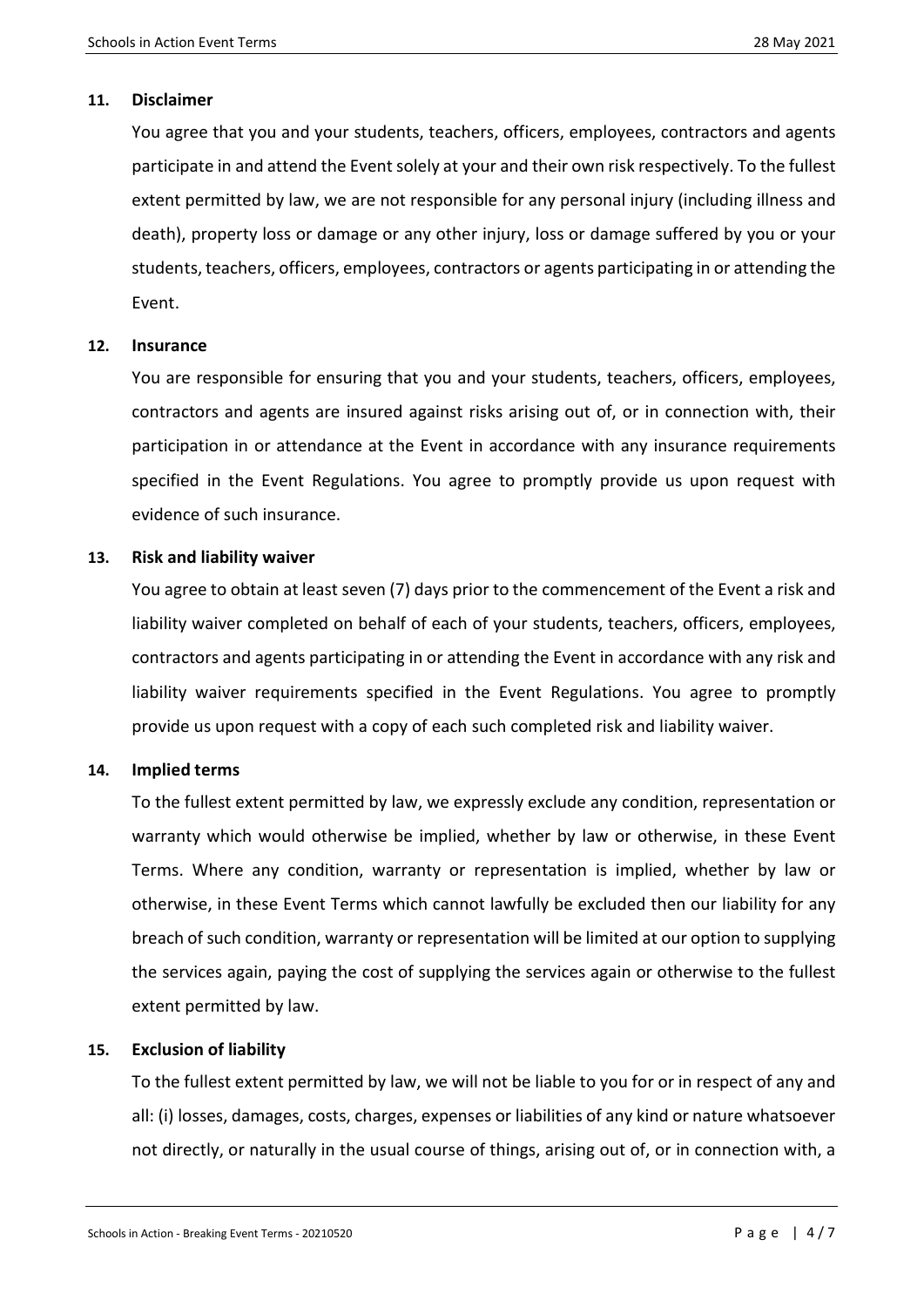breach of these Event Terms; (ii) consequential, special, indirect, incidental, exemplary or punitive damages including, without limitation, damages for loss of data, management time, profit, opportunity, revenue or income, or loss of, or damage to, reputation or goodwill; and (iii) claims, actions, demands, proceedings, losses, damages, costs, charges, expenses or liabilities of any kind or nature whatsoever directly or indirectly arising out of, or in connection with, any act or omission of any third party not under our direct control including, without limitation, any act or omission of any other person participating in or attending the Event.

## 16. Liability limit

To the fullest extent permitted by law, our total aggregate liability to you for all losses, damages, costs, charges, expenses and liabilities arising out of, or in connection with, the Event will be limited to the amount of the fees and charges that you have paid to us for the Event.

### 17. Australian Consumer Law

Nothing in these Event Terms excludes, restricts or modifies any non-excludable right or remedy that you have under the Australian Consumer Law or any other law. Any disclaimer, exclusion or limitation which is contained in these Event Terms will apply only to the full extent permitted by the Australian Consumer Law or any other law.

### 18. Dispute resolution

If a dispute arises in connection with the Event then the party claiming that the dispute has arisen must give notice of the dispute to the other party with details of the nature of the dispute, desired resolution and action required to settle the dispute. The parties must use their best endeavours to resolve the dispute in good faith within fourteen (14) days (or any other period is agreed in writing between the parties) of a dispute notice being received by a party from the other party. If a dispute is not able to be resolved within this period then the dispute may only be resolved by being submitted by either party to arbitration which must be conducted in accordance with, and subject to, the Arbitration Rules of the Resolution Institute ABN 69 008 651 232.

## 19. Notices

We may give you notice under these Event Terms by providing or making available to you a notice through our Website or by email to any email address or postal address which you have provided to us. You may give us notice under these Event Terms by email to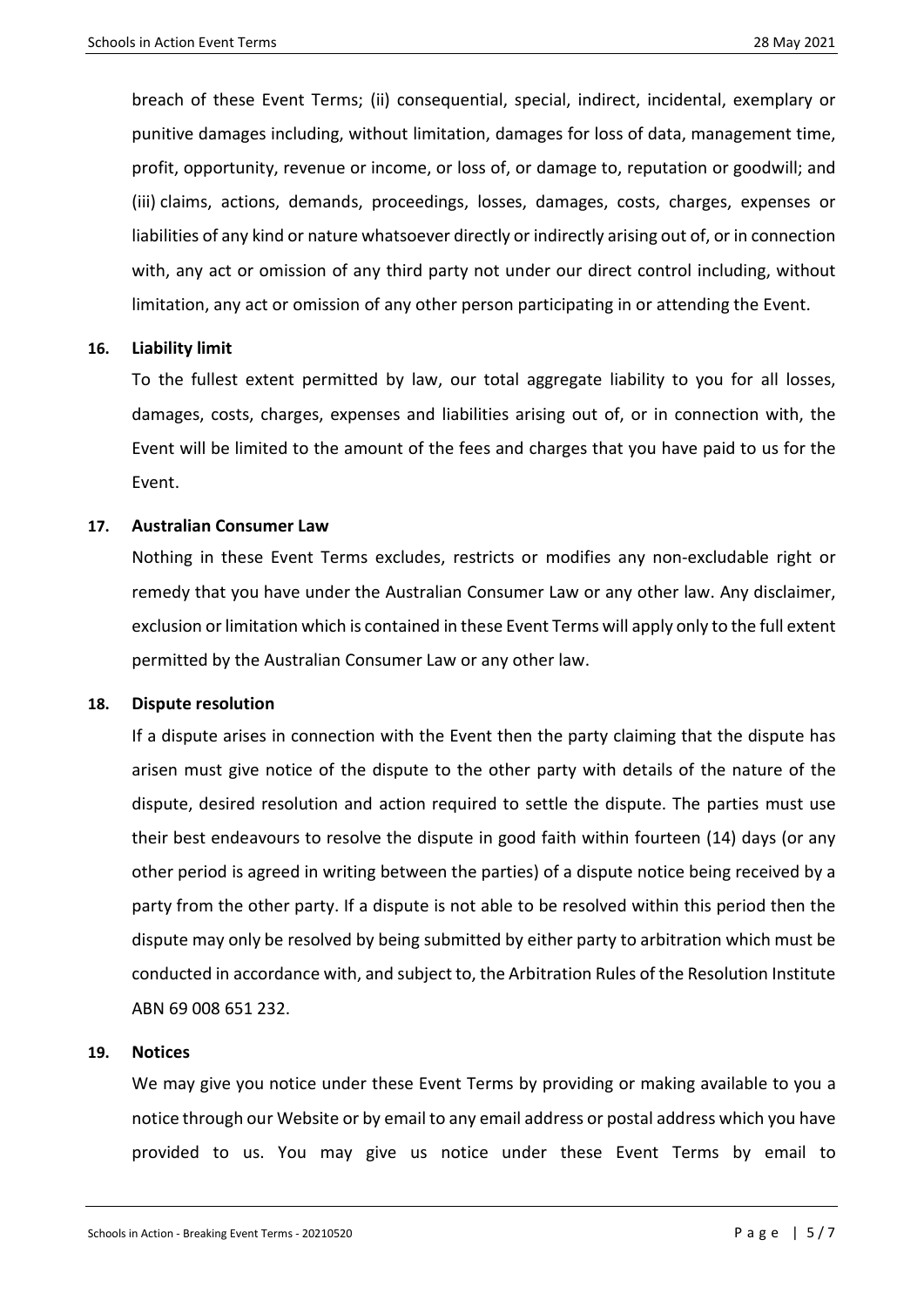events@schoolsinaction.com.au. A notice given under these Event Terms is taken to be received (i) if provided or made available by us through our Website – immediately on providing or making available the notice through our Website; (ii) if sent by email – on the day of sending unless the sender receives a delivery failure notification; and (iii) if sent by post – on the next business day if sent using a next day delivery service, otherwise three (3) business days after the date of posting.

#### 20. Entire agreement

These Event Terms constitute the entire agreement between you and us in connection with their subject matter.

#### 21. Survival of provisions

If for any reason your registration for the Event is refused or cancelled or the Event is cancelled then any provisions of these Event Terms which are capable of continuing to have effect will survive and remain in full force and effect after any such refusal or cancellation respectively. The refusal or cancellation of your registration for the Event or cancellation of the Event for any reason does not extinguish or otherwise affect any of our accrued rights or remedies under these Event Terms.

### 22. Further acts and approvals

You agree, at your own cost, to do everything necessary (including, without limitation, executing documents) to give full effect to these Event Terms. We may in our sole discretion give conditionally or unconditionally or withhold any approval or consent under these Event Terms.

### 23. Assignment and transfer

You may not assign or otherwise transfer any of your rights or obligations under these Event Terms without our prior written approval.

### 24. Waiver and severability

Any failure by us to exercise any right or remedy under these Event Terms will not constitute a waiver of that right or remedy or any other right or remedy. If any provision of these Event Terms is determined to be illegal, invalid or unenforceable in whole or in part under any law then the whole or part of the provision will be severed to the extent that it is illegal, invalid or unenforceable and replaced with a provision (or part of a provision) that is legal, valid and